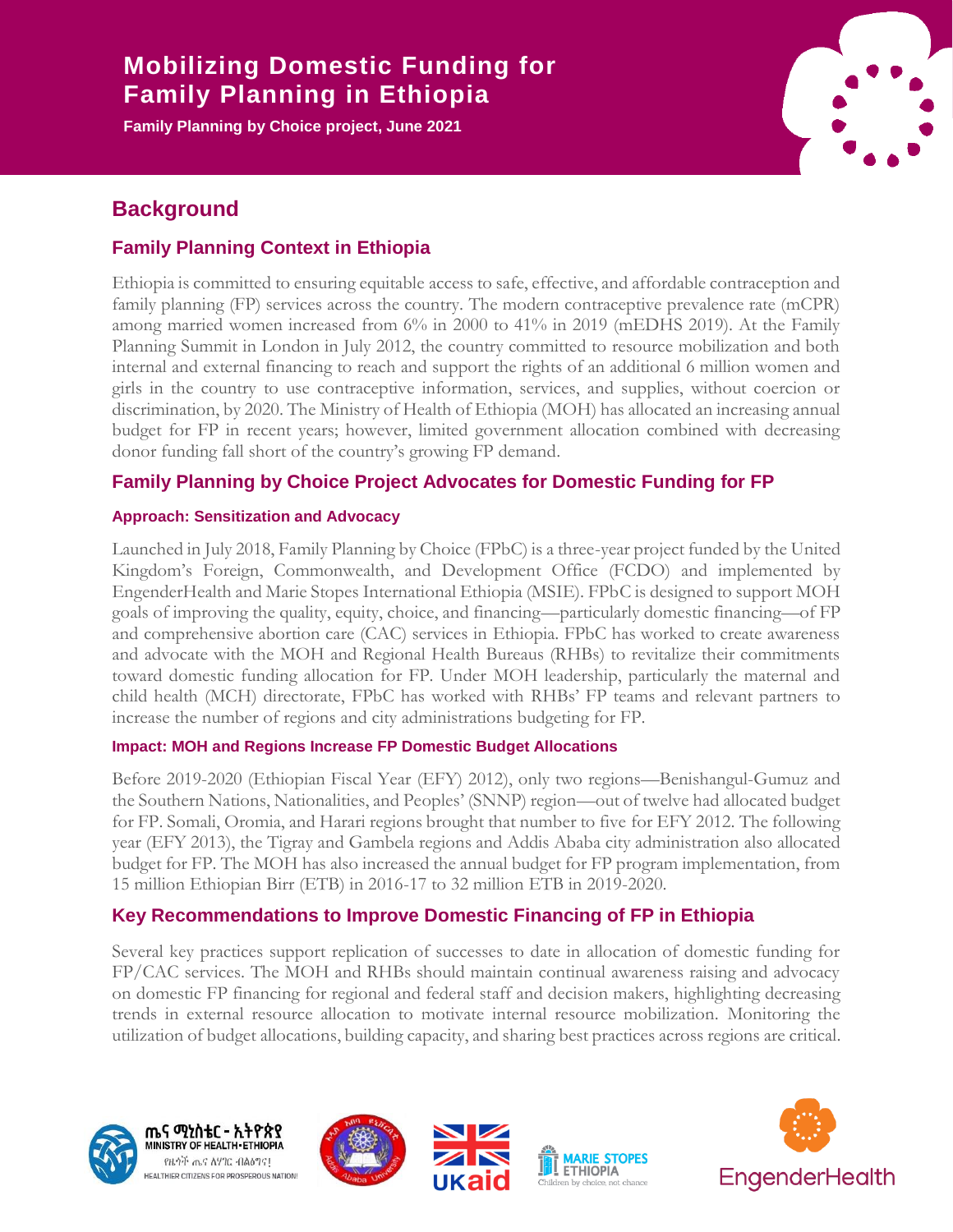# **Assessment of FP Domestic Financing**

FPbC staff assigned at the federal and regional levels conducted an assessment in September 2020 to better understand both progress and challenges related to FP domestic budget allocation and utilization over the last two years.

### **Objectives, Methods, and Focus Areas**

The assessment aimed to identify:

- 1. The amount and status of the domestic budget allocated, utilized, and settled for FP/CAC services in each region during EFY 2012, and allocations for EFY 2013
- 2. Opportunities, problems encountered, and lessons learned related to FP/CAC domestic financing in the past two years
- 3. Ways to apply findings to support ongoing advocacy for domestic budget allocation for FP/CAC services and counseling in EFY 2014 onward

FPbC staff reviewed strategic FP documents and conducted 20 key informant interviews using a semistructured interview guide. Interview participants included regional FP coordinators, technical advisors, finance and procurement staff, and RHB policymakers across nine regions and two city administrations. Document review included:

- The national healthcare financing strategy, with an emphasis on existing strategies and practices related to exempted and essential health services in Ethiopia
- Ethiopia's FP 2020 commitment and FP costed implementation plan (CIP) for 2016-2020
- **MOH** and RHB plans and reports

The assessment focused on FP/CAC budget allocations to increase access for all, including women, girls, adolescents, and youth. The assessment also reviewed the percentage of total health budgets that was allocated and utilized for FP/CAC in EFY 2012; the anticipated mobilization of resources for FP/CAC for EFY 2013; and challenges experienced in financing FP/CAC.

### **Assessment Findings**

#### **FPbC Responds to MOH Prioritization of Domestic Financing for FP/CAC**

FP financing is a key component of Ethiopia's FP CIP, which stresses mobilization of domestic finance as a critical area requiring leadership's attention. To address a gap in communication and fundraising activities stemming from the CIP, FPbC held continual sensitization meetings and advocacy forums with political leaders and FP program staff beginning in 2019. This led to regional decision makers and sector heads allocating an internal government budget for FP activities in eight out of twelve regions/city administrations. The long-term MOH goal is to increase the regional budget share for FP and CAC in a sustainable manner in order to finance the program annually to improve accessibility, choice, and quality of service delivery and counseling.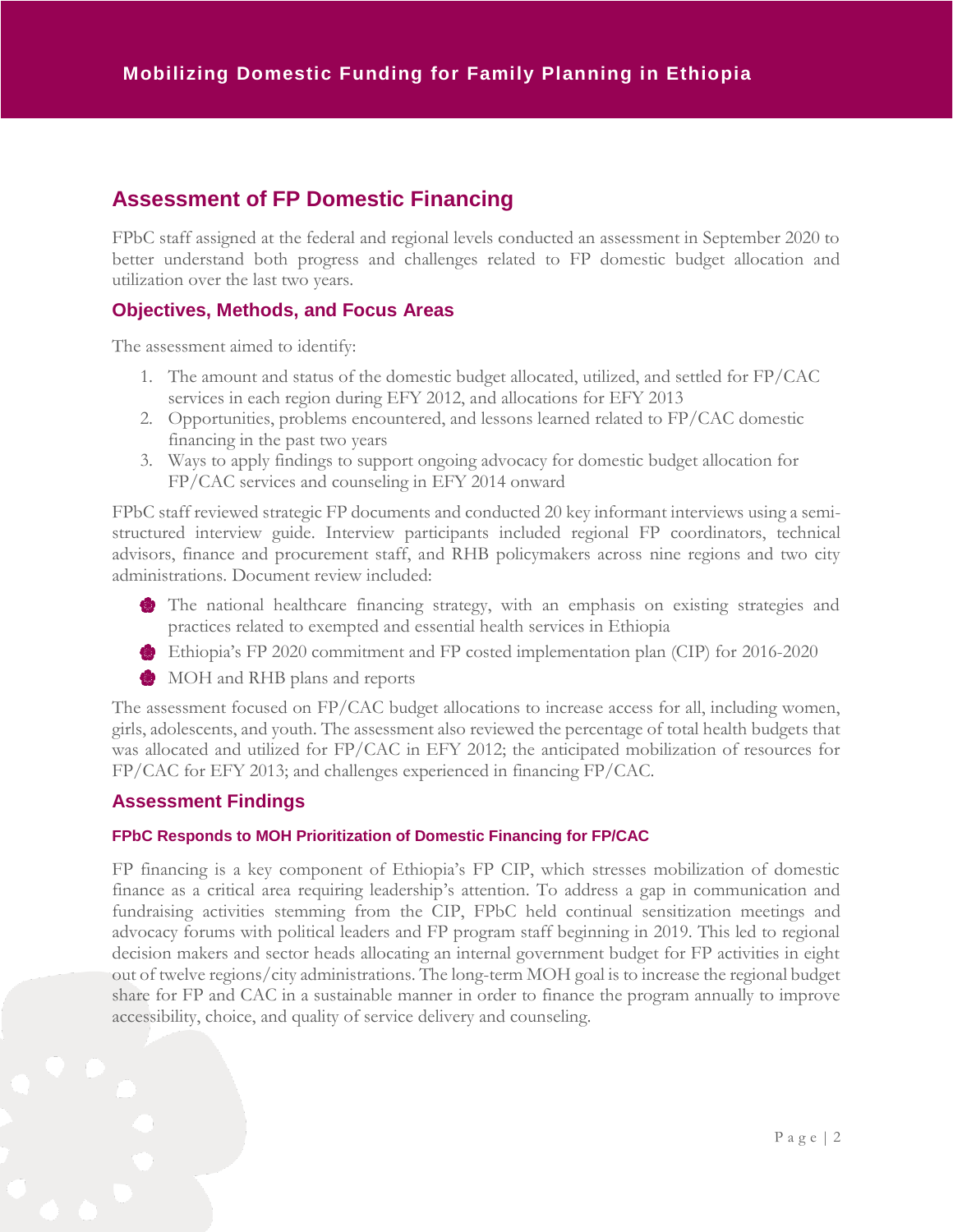#### **Additional Regions Allocated FP Funding for EFY 2012**

*Budget allocation and utilization.* As the result of evidence-based advocacy by RHBs with technical support by FPbC, three additional regions—Harari, Oromia, and Somali—joined Benishangul-Gumuz and SNNP in allocating earmarked funds from domestic resources for FP services and counseling in EFY 2012. Moreover, the allocations in SNNP and Benishangul-Gumuz increased by 17% and by 8%, respectively, compared to the previous year.

| <b>Region</b>       | <b>FP Allocation Amount (ETB)</b> | <b>Percent of Total Health Budget</b> |
|---------------------|-----------------------------------|---------------------------------------|
| Benishangul-Gumuz   | 315,000                           | $1\%$                                 |
| Harari*             | 200,000                           | N/A                                   |
| Oromia <sup>*</sup> | 1,000,000                         | $1\%$                                 |
| <b>SNNP</b>         | 1,800,000                         | 1.35%                                 |
| Somali*             | 7,200,000                         | 1.7%                                  |

#### **Table 1. Regional FP Budget Allocation for EFY 2012**

*\* First time allocating domestic funds for FP*

Benishangul-Gumuz, Harari, SNNP, and Somali utilized the total allocated budget for FP and made a timely settlement, while Oromia used 75% of the budget. The assessment participant from Oromia RHB indicated that RHB management decided to divert all resources to the COVID-19 outbreak.

*Non-allocation of FP domestic budget.* Reasons for not allocating FP budget included:

- Reliance on MOH, partner, and NGO funding, e.g., funding to support attainment of healthrelated Sustainable Development Goals (SDG performance fund)
- Turnover of RHB leadership
- Regional resistance to opening a separate budget line for FP
- Shortage of budget allocated for health sector in general

There was frequent turnover of responsible persons in the region, which disrupted the progress of their awareness creation and mobilization process. There was also a structural problem in that the MCH directorate is organized with disease prevention, and as a result, FP was not included in the core indicators of the regional plan.<br> **y** Informant Interview with Afar RHB<br> **y** Informant Interview with Afar RHB **"**

**Key Informant Interview with Afar RHB**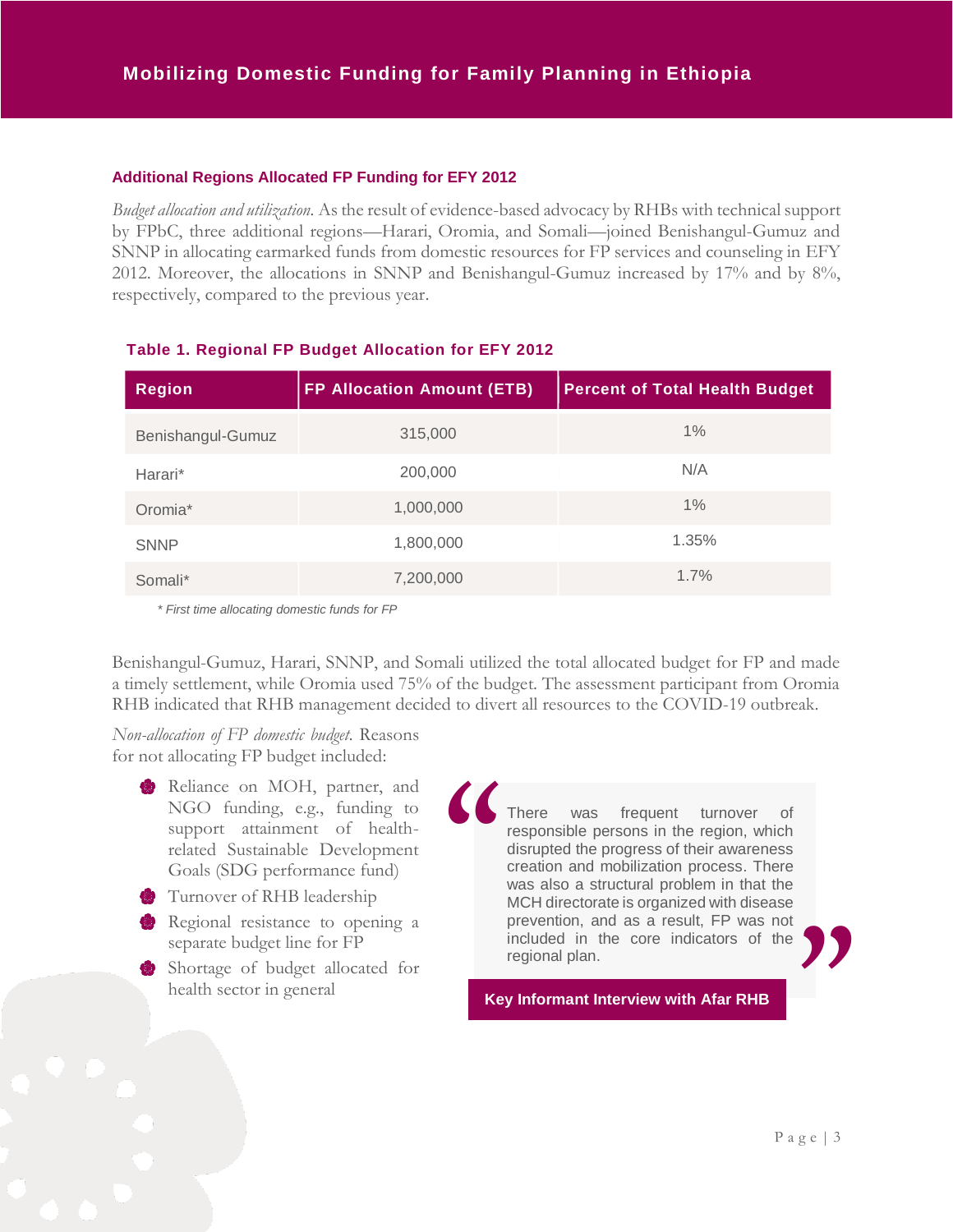#### **Budget Shortages Limit FP Services**

Respondents from all regions indicated that budget shortages cause challenges for FP program implementation and expansion of FP service accessibility. Identified challenges included:

- **Difficulty providing basic FP trainings**
- Irregular mentorship, supportive supervision, and performance review of FP programs
- Shortage of FP consumable supplies
- **Interruption of contraceptive commodities**
- Lack of utilities such as tap water and electric power
- Shortage of personal protective equipment such as gloves and aprons
- Insufficient supplies for IUD insertion and implant removal
- Lack of office materials and equipment such as autoclaves and couches

Some regions (Benishangul-Gumuz, Dire Dawa, Gambela, and Somali) specifically pointed out challenges expanding FP service access and reaching hard-to-reach areas, as well as conducting FP mobilization activities, such as cascading demand creation forums, advocacy, and sensitization workshops at the regional and *Woreda* (district) levels. In addition, they reported that budget shortages led to difficulties supporting adolescent and youth health programs at youth centers.

#### **Regions Recognize Potential Roles in Resourcing FP**

Initial assessment findings showed that RHB participants had not been aware of why MOH financial support to regions had significantly declined in recent years—namely a decline in external assistance to the MOH, particularly reduced funding supporting health programs to achieve SDGs. For example, financial support provided by the MOH to Oromia RHB reduced from 6,113,000 ETB in EFY 2011 to 800,000 ETB in EFY 2012. Similarly, MOH support to SNNP decreased from 4,927,529 to 450,000 ETB, and to Gambela from 712,000 to 475,000 ETB from EFY 2011 to EFY 2012.

FPbC held evidence-based advocacy forums on FP financing and shortage of funds, which helped regional program staff become aware of declining trends in external assistance and understand their potential roles in mobilizing the domestic budget to avoid gaps and sustain FP and CAC program implementation. Participants intensified their promotion of the need for domestic budget allocations for FP, and they requested MOH guidance and a letter of support to facilitate FP budget allocation by RHBs for EFY 2013.

*Integration of FP in RMNCH and pharmaceutical supply.* Participants also identified the need to integrate FP into reproductive, maternal, newborn, and child health (RMNCH) programs, and to ensure strong communication and negotiation with the Ethiopian Pharmaceutical Supply Agency to procure supplies and commodities in a timely fashion. The FPbC has provided financial and technical support to the MOH to develop forthcoming guidelines for FP integration with all RMNCH services. Participants highlighted opportunities to refill supplies and commodities at service delivery points using alternative approaches, such as reshuffling supplies and commodities within health facilities and Woredas.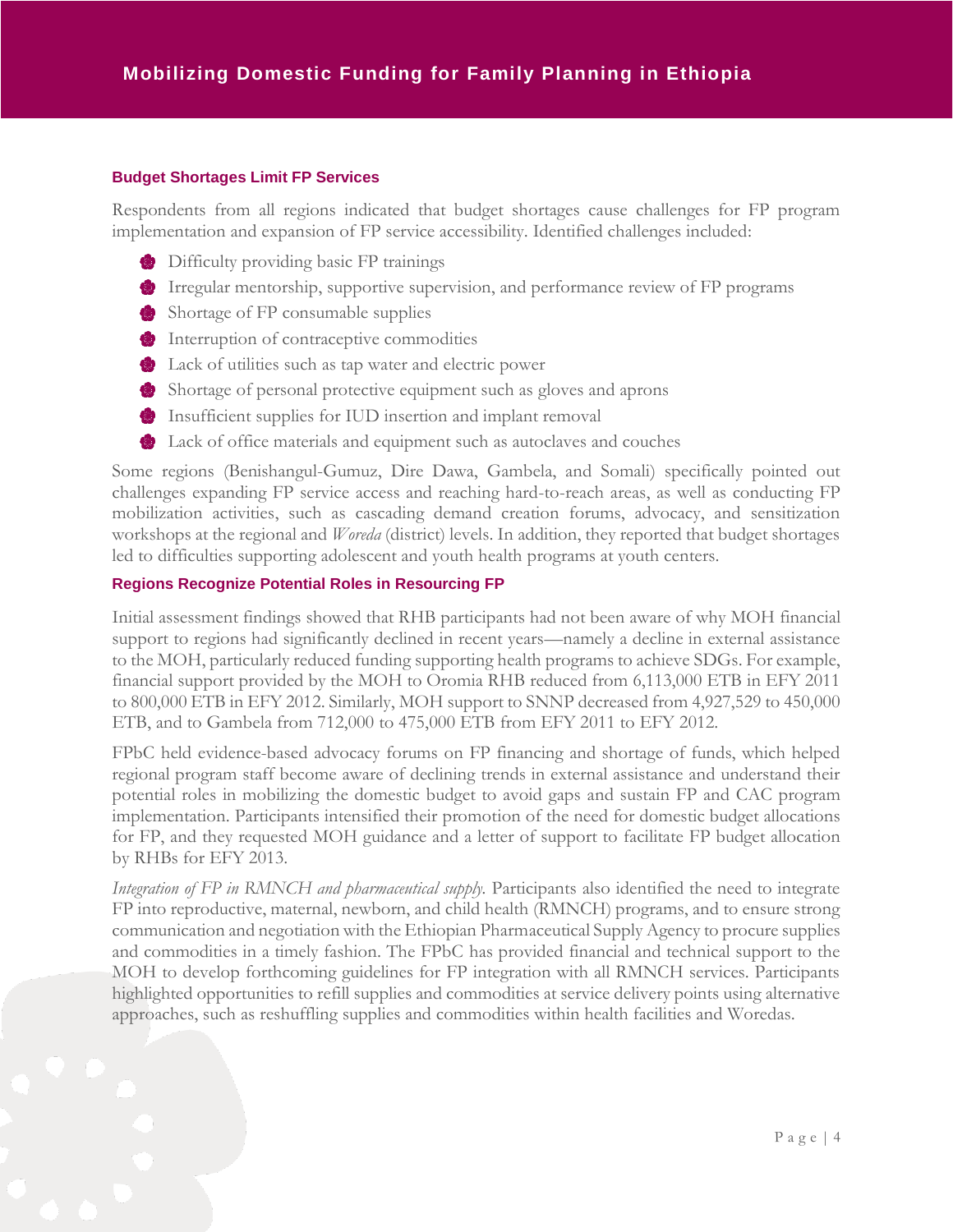#### **FP Domestic Budgeting for EFY 2013**

All regions reported conducting advocacy and sensitization for domestic financing of FP during the preparation of Woredabased health sector plans. All regions also reported working with FP program implementers and experts at all levels to prepare a draft FP activity plan and budget during Woreda-based planning, submitting the draft to the Bureau of Finance and Economic Cooperation (BoFEC) for review, comment, and approval. For EFY 2013, Tigray and Gambela regions and Addis Ababa city administration allocated budget for FP for the first time, bringing the total to eight regions allocating domestic resources for FP in EFY 2013. Addis Ababa, Benishangul-Gumuz, Harari, and Oromia reported conducting mobilization and discussion forums with the appropriate regional leadership team

There was no earmarked budget allocated for FP before support from the FPbC project. We faced many ups and downs, but we continuously advocated to show RHB and BoFEC leadership the advantages of allocating budget for FP, which helped initiate FP budget allocation and creation of a separate budget code for FP. **" "**

**Assessment Participant from Harari RHB**

representing the Planning and Programming, Finance, and MCH directorates on the need to open a separate budget code and allocate a reasonable budget for FP/CAC services. SNNP, Somali, and Tigray reported conducting evidence-based service and budget gap analyses, negotiating with higherlevel leadership on the need for and importance of allocating domestic budget for FP, as one of the critical non-COVID-19 essential health programs requiring their attention.

Four regions (Addis Ababa, Benishangul-Gumuz, Harari, and Oromia) submitted an official letter requesting that BoFEC open a budget code specific to FP/CAC and allocate budget regularly. They attached the MOH letter of support for domestic FP budget allocation for FP services and counseling, further strengthening the request.

#### **Awareness and Advocacy Change Dependency Mindset around FP Financing**

Before 2019, only two regions (Benishangul-Gumuz and SNNP) allocated internal budgets for FP services, as part of similar budget allocations for other health programs such as malaria and maternal health. However, awareness of the internal FP budget allocation was minimal. Through FPbC, under the leadership of the MOH, EngenderHealth focused the attention of FP actors on FP program financing. FPbC helped create clear understanding of MOH directions to RHBs on how to implement national initiatives. FPbC also extended its support in action plan development and in helping MCH team staff address gaps in domestic FP financing. For example, FPbC technical advisors supported the Addis Ababa RHB team in its first allocated budget for FP in EFY 2013.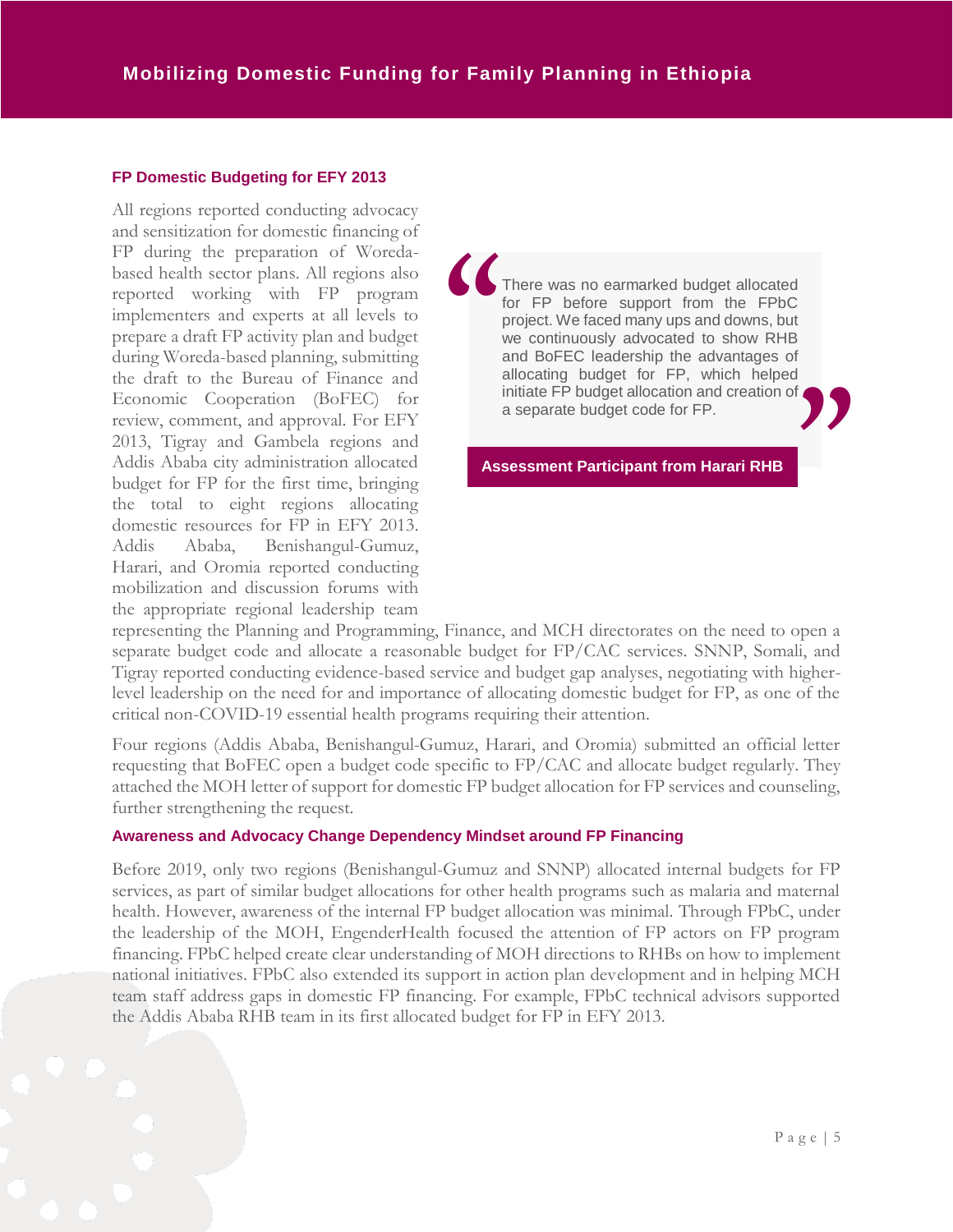FPbC support for domestic FP financing focused the attention of program staff and sector heads on the issue and enabled discussion with decision makers at various forums, including during Woredabased planning and regional budget justification. Health sector staff and leadership have internalized the need to mobilize and allocate government resources for  $FP/CAC$ , which is the key to attaining the long-term goal of ending donor dependency for FP and CAC program financing.

More effort and advocacy are required for continued budget allocation and proper budget utilization for FP/CAC services. Especially those regions that have not yet allocated an earmarked budget for FP programming need additional high-level advocacy and awareness creation. Ethiopia committed to increasing access to and quality of FP services for all, with a focus on vulnerable groups such as girls, adolescents, youth, and women in hard-to-reach areas; mobilization of additional funds to address unmet need for modern FP services requires a sustainable internal financing advocacy plan.



# **Impact**

Most regions of Ethiopia have shown progressive changes in budget allocation by EFY 2013 that demonstrate their acceptance of the importance of allocating internal financing for FP/CAC services. With technical support from EngenderHealth FPbC staff, RHBs have conducted a coordinated awareness-raising and advocacy effort that has convinced political leadership on the importance of and need for domestic funding for FP/CAC. The combined efforts of the RHBs and MOH with support from FPbC has resulted in an increase from two to eight (out of twelve) regions allocating domestic FP budgets over the last two years (see Table 2 below).

Participants are also poised to integrate FP with other RMNCH services according to forthcoming MOH guidelines and to work toward a more flexible, responsive, and efficient supply and distribution system for FP commodities and necessary supplies and equipment.

RHBs have also successfully engaged stakeholders at multiple levels, including at the Woreda and zonal levels, to incorporate FP resource allocation into health sector planning and budgeting, in many cases having advocated for the creation of a FP-specific budget code to facilitate allocation of resources explicitly for FP/CAC. Some regions have also incorporated evidence-based gap analysis to strengthen their advocacy for FP funding.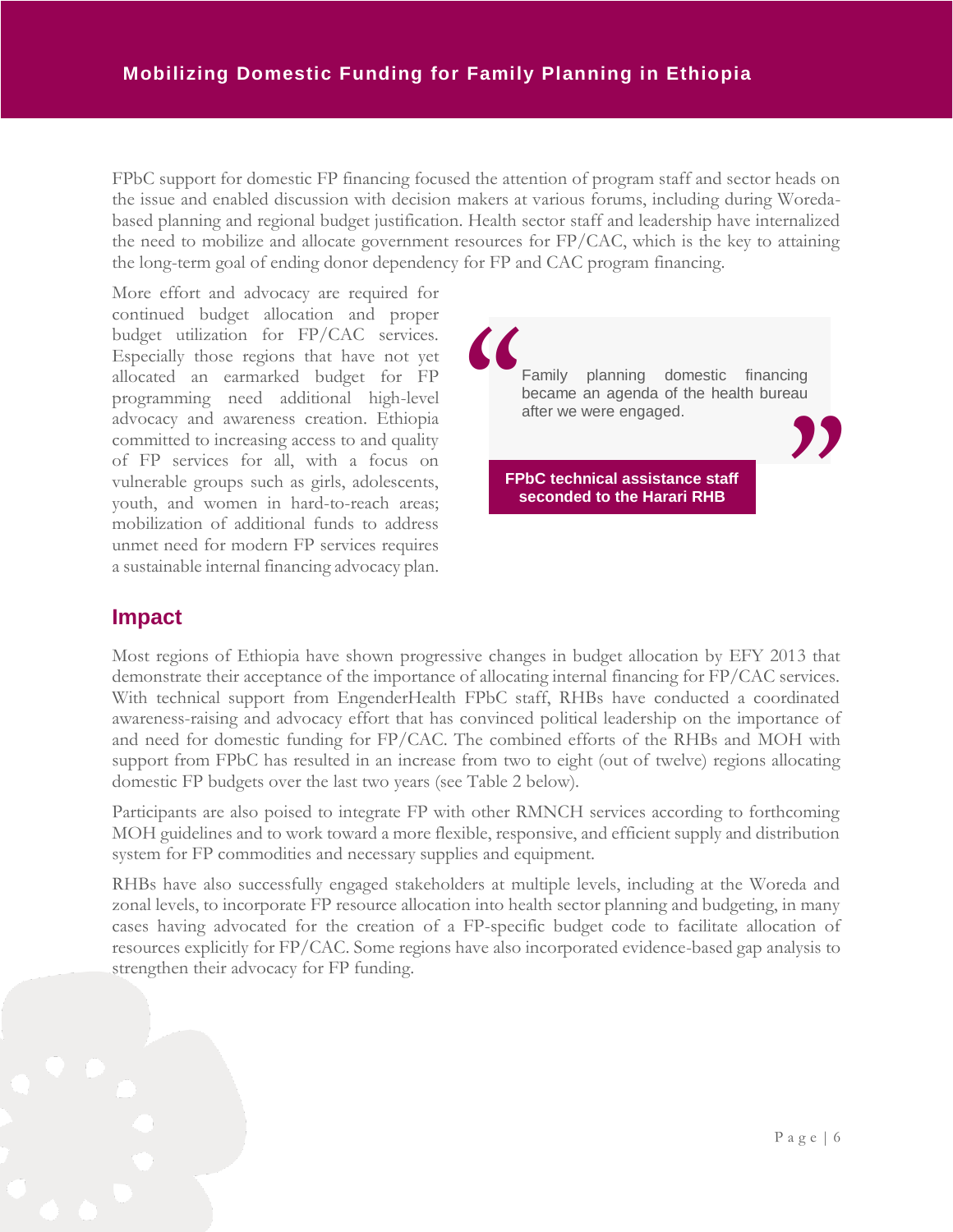| Region*           | <b>Amount of FP Budget Allocation (ETB)</b> |                 |
|-------------------|---------------------------------------------|-----------------|
|                   | <b>EFY 2012</b>                             | <b>EFY 2013</b> |
| Addis Ababa       | $\overline{\phantom{a}}$                    | 1,500,000       |
| Benishangul-Gumuz | 325,000                                     | 350,000         |
| Gambela           | $\blacksquare$                              | 400,000         |
| Harari            | 200,000                                     | 1,500,000       |
| Oromia            | 1,000,000                                   | 1,500,000       |
| <b>SNNP</b>       | 1,800,000                                   | 3,500,000       |
| Somali            | 7,200,000                                   | 3,000,000       |
| <b>Tigray</b>     | ٠                                           | 3,100,000       |
| <b>Total</b>      | 10,525,000                                  | 14,850,000      |

### **Table 2. Domestic Budget Allocation for FP, EFY 2012 and EFY 2013**

*\* Four regions have not yet allocated domestic resources for FP: Afar, Amhara, and Sidama regions and Dire Dawa city administration.*

# **Recommendations**

Despite notable success over the past two years increasing the number of regions from two to eight that allocated domestic funds for FP, variations in different regions' allocations reflect differences in levels of awareness, capacity, and common understanding among program actors and decision makers about the importance of allocating internal budget for FP/CAC programming. Resource mobilization in some regions was limited—no domestic resources were allocated for EFY 2013 FP services in four regions—demonstrating the need for proactive evidence generation supporting domestic allocation for FP/CAC services, continuous advocacy, and negotiations before budget distribution. Furthermore, competing priorities can always absorb limited resources, so further awareness must be built around declining external partner and NGO financial support to the MOH for FP in order to highlight the need for internal resource mobilization.

The following interventions are recommended to replicate successes to date in mobilizing domestic budget allocations for FP/CAC services:

Conduct capacity building to improve awareness about domestic FP financing for federal and RHB health program staff and management teams.